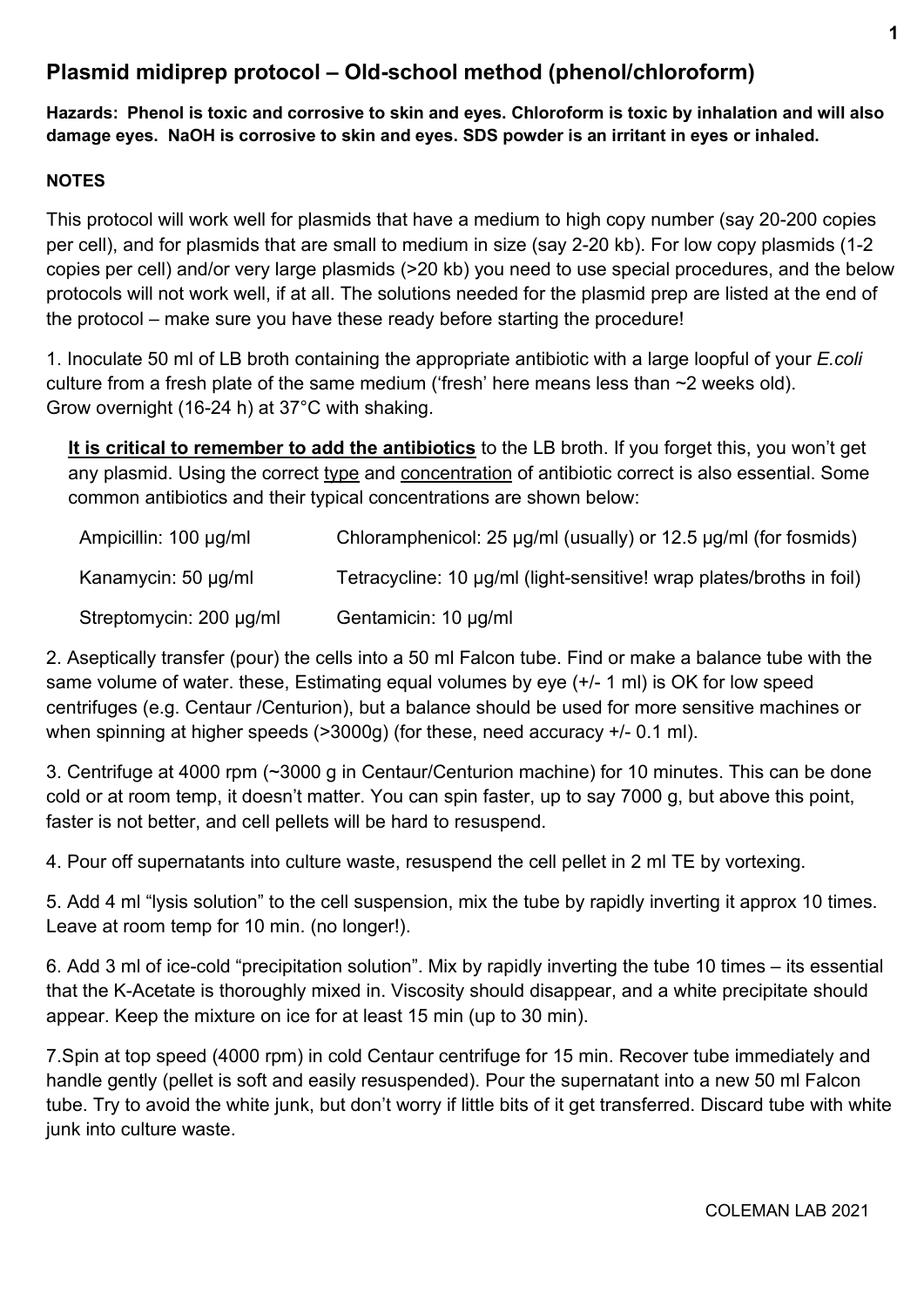8. Add an equal volume of isopropanol (~7 ml), and mix by shaking briefly, then put on ice 15 min. This step precipitates the plasmid DNA.

9. Spin at top speed (4000 rpm) in Centaur centrifuge (doesn't need to be cold) for 15 min. Pour off the supernatant into culture waste, and keep the pellet. The pellet contains plasmid DNA, but note that a lot of RNA and salt are also precipitated by the isopropanol, and will contribute to the pellet

10. Add 10 ml of 80% ethanol (vol/vol) to the pellet, and resuspend by brief vortexing or shaking. You don't need to disrupt the pellet into tiny bits, just try to get it off the wall of the tube. If it doesn't come off, don't panic, this doesn't matter too much. Leave the 80% ethanol to soak the pellet for 5-10 min at room temp; this removes some of the excess salt from the pellet.

11. Spin for 15 min in Centaur centrifuge (4000 rpm, doesn't need to be cold). Pour off the supernatant, being careful not to lose the pellet into the culture waste!

12. Give the tube another quick spin to collect residual ethanol at the bottom, then remove this with a pipette, being careful not to disturb the pellet. Then take some paper towel and tube to the 50°C incubator / heat block, lay the tube flat, and allow a further 5 min to remove residual ethanol and isopropanol (inspect tube for traces of liquid, reincubate until dry).

13. Redissolve the pellet in 2 ml TE containing 100 µg/ml RNAse. To assist dissolution, tap the tube vigorously for ~ 30 sec. Don't vortex from this point onward, excessive physical shearing forces can damage the DNA, even with smaller plasmids. You can heat if necessary to help dissolution. (eg. 50°C, 10-30 min). Note that sometimes there will be 'bits' remaining that don't dissolve – these can be chunks of the white junk from the K-acetate precipitation step, or can be chromosomal DNA. Note that plasmid DNA is much more soluble than chromosomal DNA, and dissolves preferentially. The solution at this stage should become slightly viscous (if you tap the tube, it won't behave like water), this is due to traces of chromosomal DNA that are still present.

14. Incubate 37°C for 30 min to allow the RNase to work (its not in its preferred buffer here, but it doesn't matter so much, this is one of the most robust enzymes in the world!)

15. < work in fume hood for this step> Suck up 500 µl phenol: chloroform: isoamyl (PCI) from under the aqueous layer in the reagent bottle, and transfer to a fresh Eppi tube. Repeat with another aliquot of 500 µl of PCI in a second tube. Pipette 1 ml of your plasmid prep. into the first tube of PCI, and another 1 ml into the second tube of PCI. Ensure caps are on tightly. Remove and discard gloves, and replace with fresh pair.

16. Take tubes to vortex mixer, and vortex for ~5-10 sec until a uniform milky white emulsion is obtained. It's important to hold down the caps of the tubes to ensure they remain closed during vortexing. Then centrifuge tubes for 5 min at ~10,000 rpm.

17. <return to fume hood> Place two fresh Eppi tubes in your rack, with lids open. Suck up 500 µl of chloroform:isoamyl alcohol (CI) from under the aqueous layer in its bottle, and add to the first tube, then repeat with another 500 µl into the second tube. Warning: the CI reagent will drip out of the pipette tip spontaneously, so position the CI reagent bottle right next to your eppi tubes to minimise spillage.

18. Transfer ~800 µl of the top phase (aqueous) of the first plasmid prep tube into one of the tubes containing the CI reagent. Discard the bottom phase (PCI) and the white interface layer into the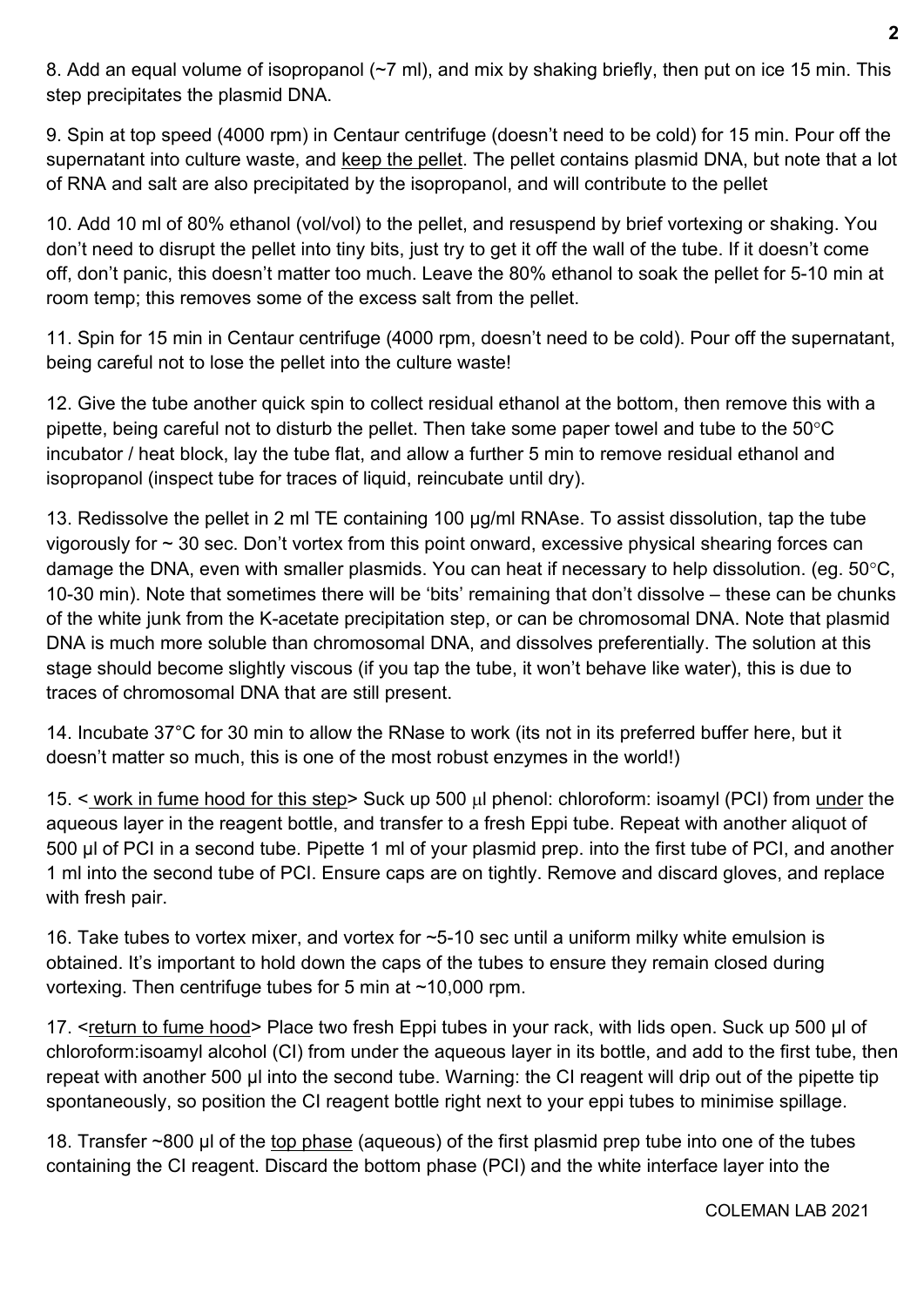phenol/chloroform waste. Avoid the white junk at the interface between phases – it's better to leave a bit of DNA behind than to carry over phenol or junk into the next stage of the prep. Repeat with the next tube of plasmid.

19. Ensure caps of tubes are on tightly. Discard gloves, and put on fresh pair. Vortex and then centrifuge the tubes, exactly as described above for the PCI extraction step. Note that at this stage, you won't get a milky white emulsion, the liquids will remain more-or-less as two separate layers.

20. <return to fume hood> Set up four fresh Eppi tubes. To each tube, add 1 ml of cold 100% ethanol (keep this reagent in the -20°C freezer, remove just before use), and 40 µl of 3M Na-acetate. Then add 400 µl of the top phase (aqueous) from one of your plasmid preps to the first tube of ethanol/acetate, close the lid and shake briefly. Then repeat with another 400 µl of the aqueous layer from the same plasmid prep tube into the second tube of ethanol/acetate. Discard the CI-containing tube into phenol/chloroform waste. Repeat these steps for the second plasmid prep tube. At the end, you should have four tubes, each with ethanol / acetate / DNA mixture in them. These should look slightly cloudy as the DNA starts to precipitate.

21. Incubate the tubes >2 hr at -20°C to precipitate the DNA (overnight is fine). You can incubate at -80°C instead for a shorter time (e.g. 20 min), but you risk precipitating more salt at the lower temp.

22. Centrifuge the tubes for 10 min at ~10,000 rpm (cold or room temp is OK). Pour off the supernatants into culture waste. Rinse the pellets with 500 µl of 80% ethanol, then centrifuge, pour off ethanol, drain and dry pellets (exactly the same as the above steps #10-12, just using a smaller volume of 70% ethanol for rinsing). The pellets may look very small and/or be quite hard to see – this is normal. A pellet of \*pure\* DNA should be near-transparent, any opacity comes from salts. It's a good idea to note/mark which side of the tube is facing the outside of the centrifuge before spinning the tubes, to help localise the pellet.

23. Redissolve the plasmid DNA in one of the tubes in 100 µl of EB. Tap or flick the tube to assist dissolution (~30 sec of tapping should be enough, don't vortex it). Transfer the 100 µl to the next tube, and repeat. Do this two more times, until all four DNA pellets are dissolved into the same 100 µl aliquot of EB. The solution should appear somewhat viscous.

24. Expected yields range from approx 5 µg plasmid per ml culture (eg pUC19/pGEM-T/pSB1C3) down to 0.2 µg plasmid per ml culture (eg. RSF1010) – this all depends on the copy number of the plasmid, and how carefully you performed the procedure! Final expected DNA conc. may range from 10-1000 ng/ul. Digest 2 µl of the plasmid preparation with an appropriate restriction enzyme (eg. an enzyme that cuts once or twice) (see restriction digest protocol), and run on an agarose gel to evaluate yield. The Nanodrop is not accurate for plasmid preps.

25. If your plasmid DNA looks like it is too dilute to use effectively for cloning or sequencing or other purposes, you can repeat the ethanol/acetate precipitation step, and redissolve in a smaller volume (eg. 20 µl). If the plasmid is not performing well in digests (impure DNA), you can repeat the chloroform/isoamyl extraction AND ethanol precipitation steps, and it is also not a bad idea to also dissolve in a smaller volume to make up for losses due to the extra steps performed (e.g. 50 µl EB)

26. Store plasmid DNA cold (4 $\degree$ C) or frozen (-20 $\degree$ C). Cold is better if you are going to use it a lot (repeated freeze/thaw cycles are bad for DNA), but frozen is better for very long-term storage.